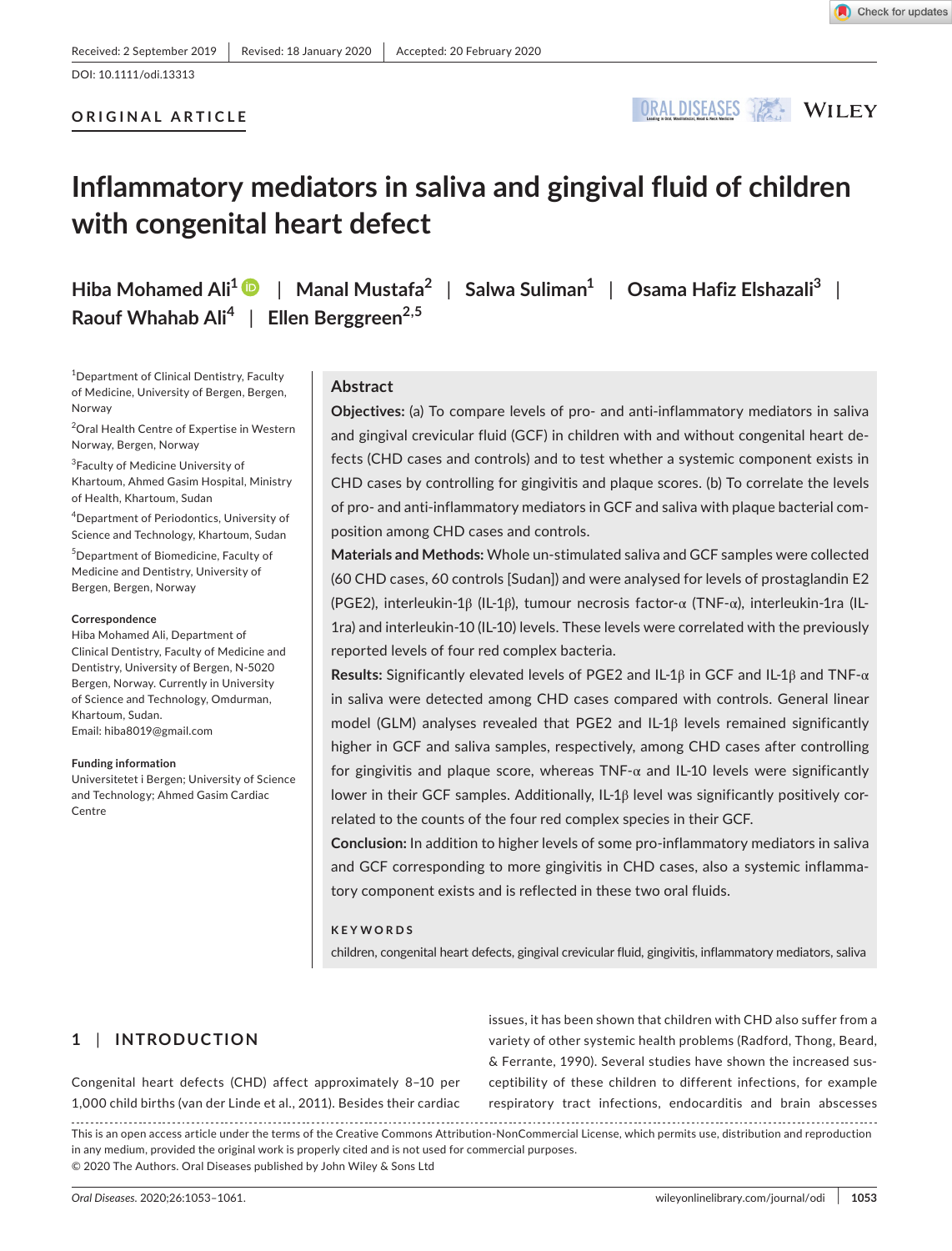(Canpolat et al., 2015; Ishiwada et al., 2005; Shu-yuan, 1989). These infections are often severe, prolonged, recurrent and challenging to treat (Radford & Thong, 1988). An earlier study suggested that this susceptibility is not only a consequence of their impaired cardiac function but rather due to some degree of immune deficiencies that is commonly associated with CHD (Radford & Thong, 1988). Furthermore, the concurrent occurrence of CHD with several immunodeficiency syndromes led to further studies to explore the immunological profiles among children with CHD (Khalil, Trehan, Tiwari, Malik, & Arora, 1994; Radford, Lachman, & Thong, 1986; Radford et al., 1990). Serum sample analyses have been conducted to compare the level of several immunological components (immunoglobulin, complement factors, B cells, T helper and T suppressor cells) between children with CHD and their healthy counterparts and have revealed significant differences (Khalil et al., 1994; Radford et al., 1990; Dorothy Jane Radford et al., 1986). Those studies concluded that children with CHD have a higher predisposition to infections and this could be partially explained by possible underlying immunological disturbances (Khalil et al., 1994; Radford et al., 1990).

With regard to the oral health of the children with CHD, studies have also shown that they are more prone to prevalent and long-lasting gingival inflammation compared to their healthy counterparts (Nosrati et al., 2013; Steelman et al., 2000) and that they harbour higher counts of several bacterial species that are known to be involved in initiation and progression of caries and gingival inflammation (Steelman et al., 2000; Steelman, Rosen, Nelson, & Kenamond, 2003). We recently demonstrated that a group of Sudanese children with CHD were found to harbour altered bacterial profiles which were correlated with higher cariogenicity and perio-pathogenicity (Ali et al., 2017). However, the mechanism behind the severe and prolonged gingivitis particularly among children with CHD is still unclear. Bacteria have long been known as powerful immune-stimulatory elements (including several virulence factors and lipopolysaccharide antigens [LPS]), which initiate local inflammatory and immune responses (Birkedal-Hansen, 1993). Mediators are released mainly include interleukin-1 (IL-1), interleukin-6 (IL-6), tumour necrosis factor  $\alpha$  (TNF- $\alpha$ ) and the arachidonic acid derivative prostaglandin  $E_2$  (PGE<sub>2</sub>) (Birkedal-Hansen, 1993; Faizuddin, Bharathi, & Rohini, 2003; Ulker, Tulunoglu, Ozmeric, Can, & Demirtas, 2008). Following the inflammatory process, different molecules such as interleukin-10 (IL-10), interleukin-4 (IL-4), interleukin-11 (IL-11) are produced to enhance resolution and return tissues to normal homeostasis (Hasturk, Kantarci, & Van Dyke, 2012; Kinane & Attström, 2005; Opal & DePalo, 2000; Van Dyke & Serhan, 2003). The disturbance of the balance between pro-inflammatory and anti-inflammatory processes has also been associated with the delayed resolution of inflammation and tissue destruction (Hasturk et al., 2012; Kinane & Attström, 2005; Van Dyke & Serhan, 2003).

These immune products are present in varying amounts within the oral fluids, including gingival crevicular fluid (GCF) and saliva (Bostanci et al., 2013; Chiappin, Antonelli, Gatti, Palo, & Elio, 2007; Delima & Van Dyke, 2003; Grant et al., 2010; Taylor & Preshaw, 2016). Both saliva and GCF have been investigated for the measurement of inflammatory processes in the periodontal tissues and were considered superior to serum analysis (Jaedicke, Preshaw, & Taylor, 2016; Taylor & Preshaw, 2016). In addition, saliva has long been proposed as a diagnostic tool with proven effectiveness for investigations of several other systemic conditions (Khaitan, Kabiraj, Bhattacharya, Ginjupally, & Jha, 2015; Lima et al., 2010; Matczuk, Zendzian-Piotrowska, Maciejczyk, & Kurek, 2017; Pappa, Kousvelari, & Vastardis, 2018).

On the other hand, studies have shown that the development of atherosclerosis begins earlier during childhood in children with CHD and they are at higher risk of developing vascular diseases and their complications upon reaching adulthood (Bresolin et al., 2013; Giannakoulas et al., 2009; Nosrati et al., 2013; Pemberton et al., 2010). This increased risk among children with CHD has also been linked to the enhanced levels of systemic inflammatory mediators following prolonged gingival inflammation, together with other risk factors, which might contribute to future development of acquired heart diseases and atherosclerosis (Dyke & Winkelhoff, 2013). A study from Brazil demonstrated that improved oral hygiene and periodontal treatment provided to children with CHD resulted in marked reduction of blood lipid parameters which are known as risk factors for future atherosclerosis (Bresolin et al., 2013).

Most of the previously reported findings have focused on systemically derived inflammatory mediators but no study has been reported comparing the levels of a panel of inflammatory mediators in GCF and saliva of children with CHD. Given the possible underlying immune insufficiency found in some of the children with CHD, we hypothesize that the more severe gingival inflammation observed will be reflected as increased inflammatory mediators and reduced amounts of anti-inflammatory molecules in their saliva and GCF compared to healthy children. Therefore, the aims of the study were as follows:

- 1. To measure the levels of selected pro- and anti-inflammatory mediators in saliva and GCF samples in children with CHD (CHD cases) compared with levels in their healthy counterparts (controls) and to test if a systemic component exists in CHD cases by controlling for gingivitis and plaque scores.
- 2. To study the expression of pro- and anti-inflammatory mediators in GCF and saliva samples and to correlate them with plaque bacterial composition among CHD cases and controls.

## **2** | **MATERIALS AND METHODS**

#### **2.1** | **Study subjects**

A total number of 120 children from Khartoum city were enrolled in this study: 60 with CHD (CHD cases) and 60 controls (Ahmed Gasim cardiac Centre for CHD cases and schools and kindergartens for the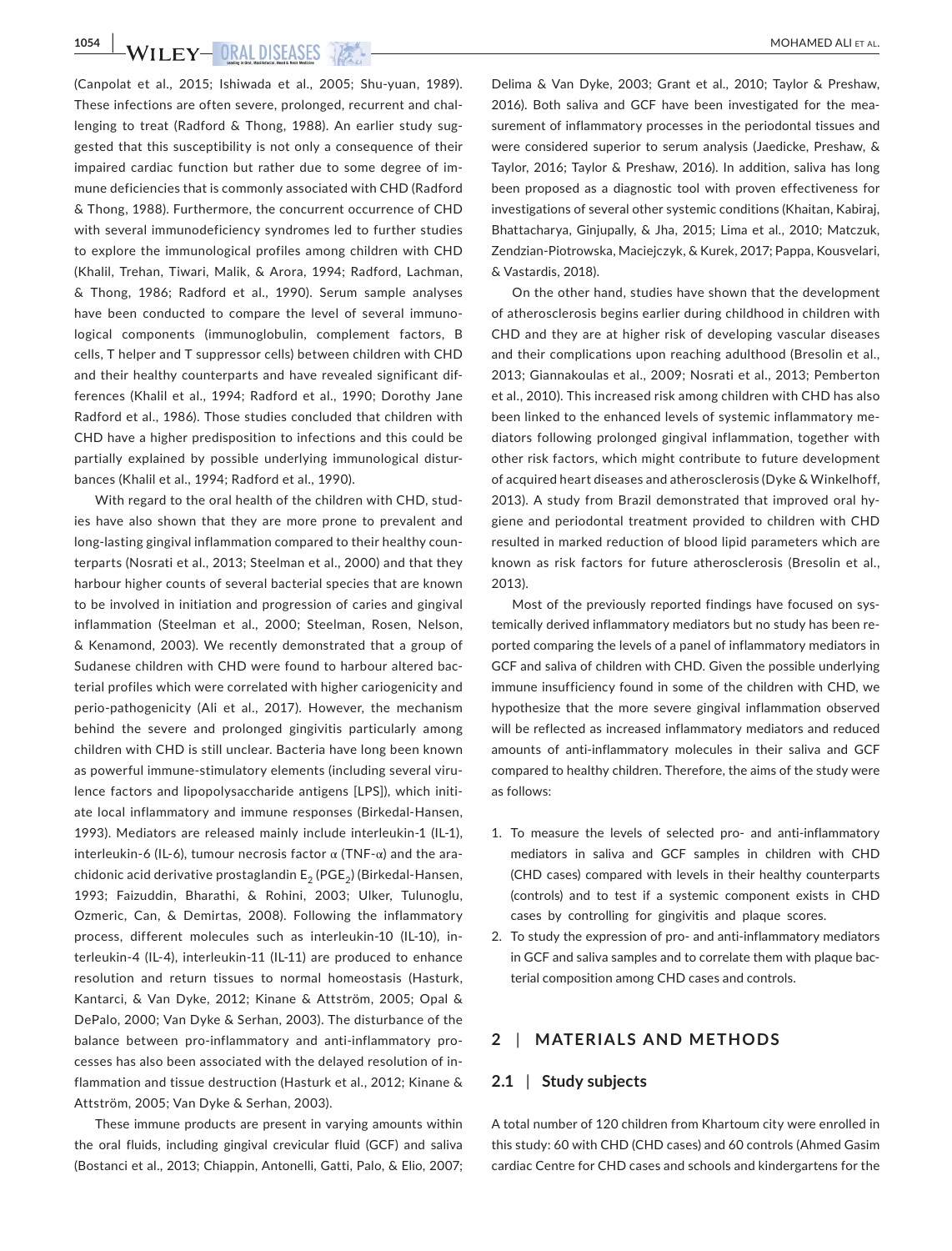controls). Details regarding the setting, sampling and study design were previously reported (Ali et al., 2016). Children with confirmed diagnosis with a CHD in the age group 3–12 years were included, but critically ill children and those using medications other than for CHDs were excluded (Ali et al., 2016). Data collection was done in 2011 and in 2014 (Ali et al., 2016). In the current study, analyses were performed in children examined in 2014 when saliva and GCF samples were included (Ali et al., 2016).

Congenital heart defects cases and controls were matched for age, gender and use of antibiotics (frequency or group matching). Children underwent oral clinical examination, with plaque and gingivitis measured using simplified forms of the Gingival Index (GI) and the Plaque index (PI) (Ainamo & Bay, 1975) including measurements from six sextant teeth (55/16, 51/11, 65/26, 75/36, 71/31 and 85/46). Dichotomous scoring for gingivitis was used, where visual inflammation and a tendency to spontaneous bleeding was scored as 1, while the absence of these signs was scored as 0. The same scoring system was used for measuring plaque, where the presence of visible plaque on at least one surface was given the score of 1 and the absence of plaque 0.

#### **2.2** | **Saliva sample collections**

Whole saliva samples (un-stimulated) were collected from all children (60 CHD cases, 60 controls). They were instructed to allow saliva to collect in their mouths before gently emptying into a sterile 2 ml tube. The un-stimulated whole saliva (UWS) samples were processed by centrifuging for 10 min at 4°C at 10,000 *g* in a micro-centrifuge (Beckman Coulter Microfuge 22 R Centrifuge). Each supernatant was dispensed into two tubes and stored in liquid nitrogen for further analysis. Saliva protein contents were measured using NanoDrop UV-Vis spectrophotometer at 260 and 280 nm.

#### **2.3** | **Collection of GCF samples**

Perio-paper (PERIOPAPER® Gingival Fluid Collection Strips; Oraflow Inc) was used for collection of GCF from the mesiobuccal site of the four posterior teeth (55/16, 65/26, 75/36, and 85/46). Prior to the GCF collection, the area was isolated with cotton rolls, and thereafter, a perio-paper was placed in the subgingival sulcus for 15 s. The perio-papers were stored in an empty tube at −80°C.

### **2.3.1** | **Protein measurement in GCF**

Gingival crevicular fluid perio-papers were embedded in 230 ml Tris buffer (12 mM [pH 7.6]). Then, GCF samples were centrifuged at 4°C at 10,000  $\times$  g in a micro-centrifuge for 5 min and the supernatants were stored at −80°C. BCA™ Protein Assay Kit (PIERCE Thermo

Fisher Scientific Inc.) was used for the protein measurement following manufacturer's instructions.

## **2.3.2** | Analyses of PGE<sub>2</sub>

Following sample preparation, GCF and saliva samples were analysed using ELISA kits (NEOGEN CORPORATION) for the detection of prostaglandin  $E<sub>2</sub>$  mediator following the instructions from the manufacturer. Plates precoated with monoclonal antibodies against  $PGE<sub>2</sub>$  were used. Samples were diluted in the assay buffer of the ELISA kit with a dilution factor of 1:10. The plate was read at 450 nm, and concentrations were measured by FLUO star OPTIMA in ng/ml for the samples.

## **2.3.3** | **Multiplex fluorescent bead-based immunoassay**

Bead-based multiplex immunoassay was performed using a custommade assay for the detection of four cytokines from the Bio-plex Pro Human Cytokine-plex assay Group 1 (Bio-Rad Laboratories). Two pro-inflammatory cytokines were selected for detection (IL-1β and TNF- $\alpha$ ) as well as two anti-inflammatory cytokines (IL-1ra and IL-10) following the manufacturer's instructions. The plates were then analysed using the Luminex platform (Luminex), also known as xMAP, for the processing of the Bio-Plex® 200 systems. Concentrations measured are presented as pg/ml for saliva and GCF samples.

## **2.4** | **Plaque bacterial composition (members of the red and orange complexes)**

The amount of the bacterial members of the red complex (*Tannerella forsythia (T. forsythia)* , *Porphyromonas gingivalis (P. gingivalis)*, *Eubacterium nodatum (E. nodatum)* and Terponema *denticola (T. denticola*) has previously been reported in pooled plaque samples taken from the four posterior teeth of each child in the two groups and described in detail (Ali et al., 2017). Briefly, the collected plaque samples were kept in sterile tubes and stored at −80°C. DNA extraction and purification were done using Master-Pure TM DNA Purification kits (EPICENTRE Biotechnologies) and the DNA–DNA hybridization (Checkerboard) technique. We followed the procedures described by Socransky et al. where DNA extracted from known numbers of bacteria was used for the creation of standard curves used for estimation of counts (Socransky et al., 2004). The mean counts of red bacterial species in the plaque samples from 60 CHD cases and 60 controls were previously published (Ali et al., 2017).

#### **2.5** | **Ethical approvals**

For the CHD cases, ethical approvals were obtained from Ahmed Gasim Hospital, Federal Ministry of Health Sudan, Research Ethical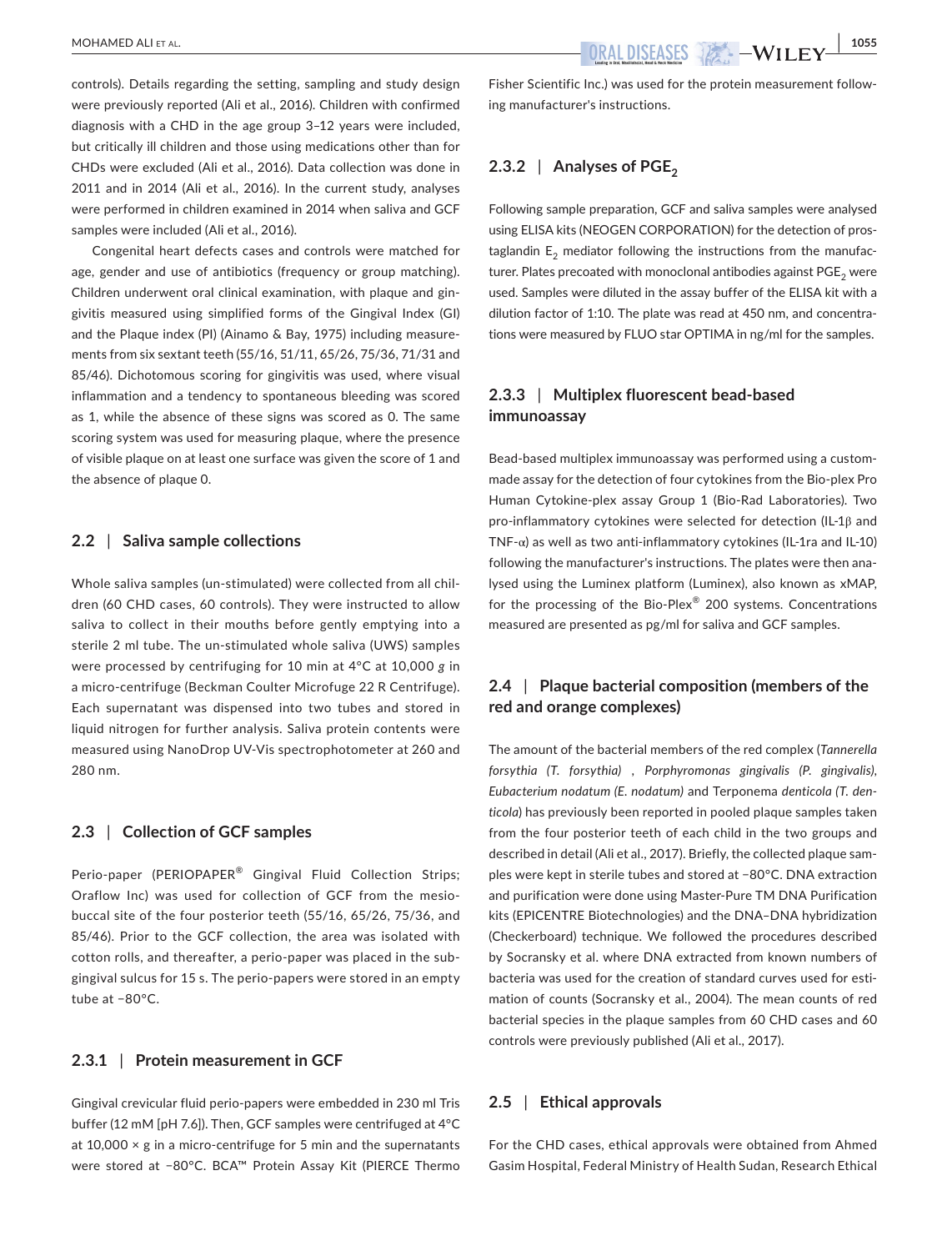Committee at the University of Science and Technology, and ethical approval was also obtained from the Regional Committee for Medical Research Ethics Western Norway (No. 2265) Biobank (No.2355). For the controls, ethical approvals were obtained from the State Ministry of Education (Khartoum), the State Ministry of Primary and Pre-school Education in the three localities of the capital Khartoum. Confidentiality was ensured, and a translated consent form was filled out and signed by the participants' guardians upon agreement to participate (both cases and controls).

#### **2.6** | **Statistical analysis**

Data were entered and analysed using Statistical Package for the Social Science (SPSS) version 22. Data are presented as medians of the readings (continuous variables) and the Mann–Whitney test was used for the comparisons. General linear models were used for controlling the potential effect of the differences in levels of gingivitis and plaque among the two groups on the analysed inflammatory mediators. A *p* value of .05 was used to evaluate the statistical significance. Spearman's rho test was used to determine the correlation between the level of each of the investigated mediators and the level of each of the red complex bacterial species (*T. forsythia*, *P. gingivalis*, *E. nodatum* and *T. denticola*).

### **3** | **RESULTS**

There were no significant differences in distribution of age (CHD = 7.09 ± 2.68 years, controls = 6.93 ± 2.56 *p* = .750), gender

(CHD males = 50%, controls males = 48.3% *p* = .853) or antibiotic use (CHD cases = 54.9%, controls = 45.1%) between CHD cases and controls (*p* = .307). The mean number of sites with gingivitis for CHD cases was significantly higher compared to controls  $|G| = 4.3 \pm 1.9$ vs*.* 1.9 ± 1.9) as well as the mean number of sites with plaque (PI = 5.1 ± 1.5 vs*.* 3.9 ± 2.1, with (*p* = .001) and (*p =* .002), respectively.

Saliva samples were analysed for  $PGE<sub>2</sub>$ , and the results showed that it was detected among 85% of CHD cases compared to 65% of controls ( $p < .05$ ). PGE<sub>2</sub> level was considerably higher among CHD cases compared with controls in both saliva and GCF, but reached the statistical significance only in the latter (Table 1).

Additional analyses using both saliva and GCF samples were carried out to determine the levels of the pro-inflammatory cytokines IL-1β and TNF-α, as well as the anti-inflammatory cytokines IL-10 and IL-1ra. IL-1β was found in significantly enhanced levels in both saliva and GCF samples of the CHD cases compared to controls (Table 1). While on the other hand, TNF- $\alpha$  level in the GCF samples was significantly lower among the CHD cases but in contrast was significantly higher in saliva samples compared to controls (Table 1). Comparisons also revealed that IL-10 was found in significantly higher levels in saliva samples, while IL-1ra was significantly higher in both fluids among CHD cases compared with controls (Table 2).

General linear regression models (GLMs) were used to control for the effect of the level of gingivitis and plaque upon all mediators analysed. In the saliva samples, GLM regression revealed that IL-1β was the only inflammatory mediator that persisted in significantly higher level among CHD cases compared with controls (Table 3). For the GCF samples, GLM regression revealed that the pro-inflammatory mediator PGE2 remained significantly higher among the CHD cases while  $TNF-\alpha$  level remained significantly lower among

**TABLE 1** Levels of the lipid mediator PGE<sub>2</sub> and the pro-inflammatory cytokines in GCF and saliva samples

|                  | <b>GCF</b>             |                       |           | Saliva                   |                       |           |
|------------------|------------------------|-----------------------|-----------|--------------------------|-----------------------|-----------|
|                  | CHD Cases $(n = 57)$   | Controls ( $n = 57$ ) | p value   | CHD cases $(n = 54)$     | Controls ( $n = 52$ ) | p value   |
| PGE <sub>2</sub> |                        |                       |           |                          |                       |           |
| Median           | 5.98 $ng/15s$          | 5.09 $ng/15 s$        | $.009**$  | $0.56$ ng/ml             | $0.28$ ng/ml          | .152      |
| (Min-Max)        | $2.95 - 9.72$          | $3.15 - 13.50$        |           | $0.00 - 1.97$            | $0.00 - 2.25$         |           |
|                  | CHD Cases ( $n = 58$ ) | Controls ( $n = 58$ ) |           | CHD Cases $(n = 34)$     | Controls ( $n = 44$ ) |           |
| IL-1 $\beta$     |                        |                       |           |                          |                       |           |
| Median           | 413.58 $pg/15s$        | $316.45$ pg/15 s      | $.033*$   | $29.91$ pg/ml            | $9.05$ pg/ml          | $.001***$ |
| (Min-Max)        | 69.84-1,674.03         | 42.09-1,458.63        |           | $0.00 - 174.32$          | $0.00 - 131.12$       |           |
|                  | CHD Cases $(n = 58)$   | Controls ( $n = 58$ ) |           | $CHD$ Cases ( $N = 34$ ) | Controls ( $N = 44$ ) |           |
| TNF- $\alpha$    |                        |                       |           |                          |                       |           |
| Median           | 10.89 $pg/15s$         | 15.69 pg/15 s         | $.001***$ | $22.70$ pg/ml            | $8.72$ pg/ml          | $.019*$   |
| (Min-Max)        | $0.39 - 36.96$         | 1.32-39.27            |           | $0.00 - 83.76$           | $0.00 - 69.90$        |           |

*Note:* Comparisons between CHD cases and controls for levels of prostaglandin E2, interleukin**-**1β (IL-1β) and tumour necrosis factor**-**α (TNF-α) in gingival crevicular fluid (GCF) and saliva samples using Mann–Whitney test.

Abbreviation: *n*, number of children.

\**p* < .05

\*\**p* < .01.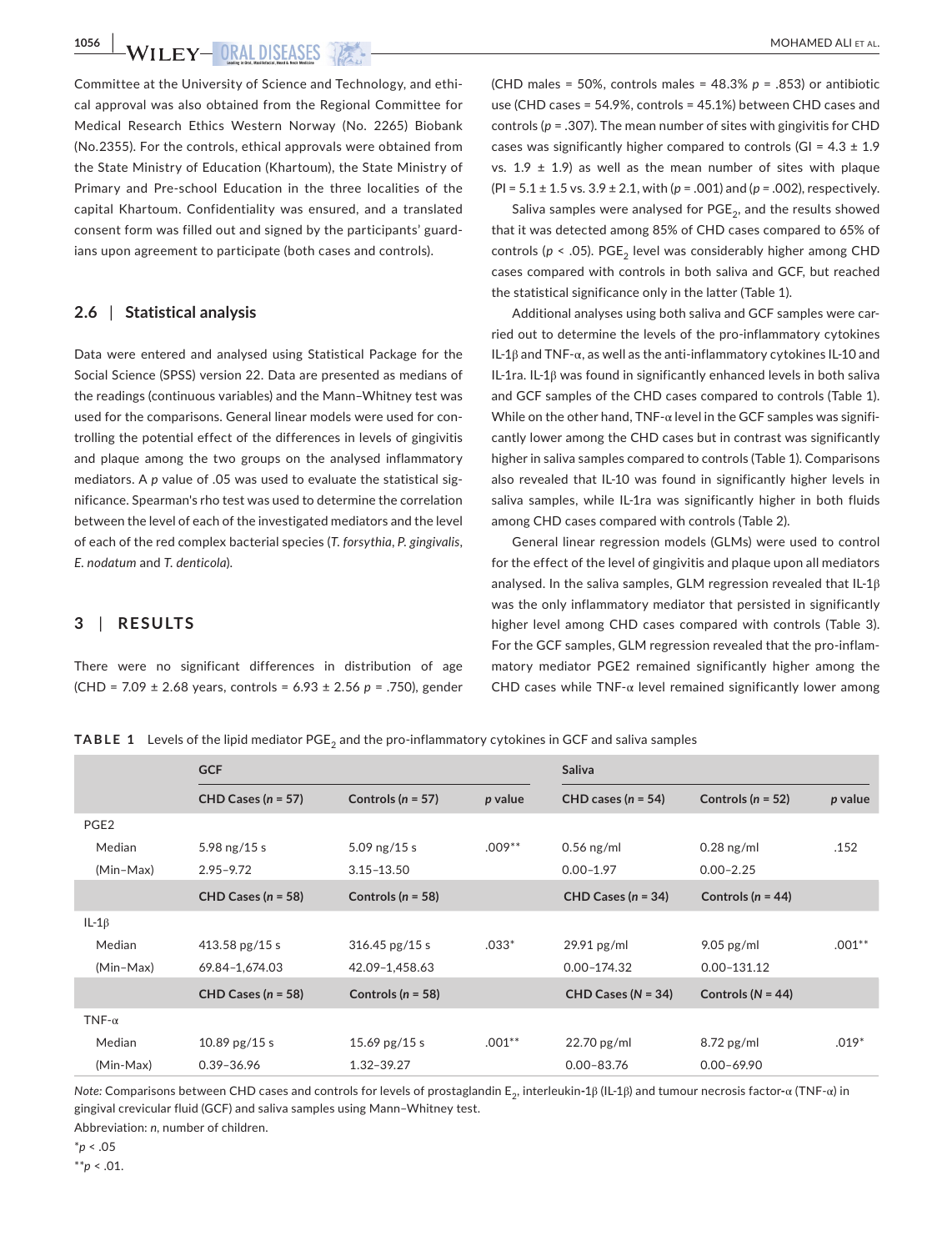**TABLE 2** Levels of anti-inflammatory cytokines in GCF and saliva samples

|           | <b>GCF</b>             |                       |         | Saliva               |                     |         |
|-----------|------------------------|-----------------------|---------|----------------------|---------------------|---------|
|           | CHD Cases ( $n = 58$ ) | Controls ( $n = 57$ ) | p value | CHD Cases $(n = 54)$ | Controls $(n = 55)$ | p value |
| $IL-10$   |                        |                       |         |                      |                     |         |
| Median    | 7.62 $pg/15s$          | $8.64$ pg/15 s        | .110    | $2.54$ pg/ml         | $1.84$ pg/ml        | $.013*$ |
| (Min-Max) | $1.56 - 24.63$         | 1.56-31.68            |         | $0.78 - 22.22$       | $0.33 - 94.60$      |         |
|           |                        |                       |         | <b>CHD Cases</b>     |                     |         |
|           | CHD Cases $(n = 34)$   | Controls $(n = 44)$   |         | $(N = 34)$           | Controls $(N = 44)$ |         |
| IL-1ra    |                        |                       |         |                      |                     |         |
| Median    | 145,617.42 pg/15 s     | 119,072.13 $pg/15s$   | $.022*$ | $11,289.18$ pg/ml    | $6,378.03$ pg/ml    | $.015*$ |
| (Min-Max) | 34.735.26-490.660.08   | 12.462.06-449.637.51  |         | 0.00-64.087.88       | 0.00-323.615.36     |         |

*Note:* GCF, gingival crevicular fluid; interleukin**-**10 (IL-10) and interleukin**-**1ra (IL-1ra), Mann–Whitney test was used for comparisons. *n* = number of children.

\**p* < .05; Level of significance is .05.

**TABLE 3** Pro- and anti-inflammatory mediator levels in saliva of CHD cases and controls

| Inflammatory mediator | CHD cases $(n = 34)$<br>Mean $\pm$ SD | Controls ( $n = 44$ )<br>Mean $\pm$ SD | p Value |
|-----------------------|---------------------------------------|----------------------------------------|---------|
| $PGE2$ (ng/ml)        | $0.63 \pm 0.46$                       | $0.51 \pm 0.64$                        | .603    |
| $IL-1\beta$ (pg)/ml   | $52.56 \pm 54.35$                     | $19.98 \pm 32.11$                      | $.013*$ |
| TNF- $\alpha$ (pg/ml) | $25.00 \pm 22.04$                     | $15.74 \pm 19.21$                      | .220    |
| $IL-10$ (pg/ml)       | $3.67 \pm 3.76$                       | $4.64 \pm 14.35$                       | .805    |
| $IL-1ra (pg/ml)$      | $15.611.28 \pm 15.837.91$             | $15.228.89 \pm 49.496.96$              | .973    |

*Note:* Comparison of the levels of pro- and anti-inflammatory mediators in saliva samples between CHDs cases and controls using the general linear models while controlling for gingivitis and plaque scores. *N* = number of children.

\**p* < .05.

the CHD cases. The anti-inflammatory IL-10 turned out to be significantly lower in the GCF among CHD cases compared with the controls (Table 4). Further correlation analyses revealed that IL-1β detected in GCF was the only pro-inflammatory mediator that had a significant positive correlation with the levels of the all four bacterial species of the red complex (Table 5), while none of the pro- and anti-inflammatory mediators in saliva showed significant correlations with any of the red complex bacterial species (data not shown).

## **4** | **DISCUSSION**

The current study is the first to investigate the levels of pro- and anti-inflammatory mediators in both saliva and GCF samples from CHD cases and to correlate them to plaque bacterial status. Findings revealed distinct differences in the levels of both pro and anti-inflammatory mediators between CHD cases and controls in saliva and GCF samples. The pro-inflammatory response was in general more dominant in the CHD cases in both fluids. Since the CHD cases had higher scores of gingivitis and plaque, we sought to investigate whether the above-mentioned differences were due to different levels of gingivitis and plaque between the two groups

of children. GLM were used to control for the differences and revealed that IL-1β was the only factor that maintained significant higher levels in saliva samples among the CHD cases, and demonstrate a systemic contribution to the level of this cytokine in CHD cases.

In GCF, PGE<sub>2</sub> maintained a significant higher level and IL-10 at a lower level in CHD cases even after controlling for gingivitis and plaque score, the findings indicate that an inflammatory component is reflected in GCF. The pro-inflammatory cytokine IL-1β was significantly higher in CHD cases in GCF, but after controlling for GI and PI the difference was no longer significant and indicates that the cytokine is mainly produced locally in gingiva due to higher GI in CHD cases compared to controls.

The systemic component of saliva is known to be more dominant than in the GCF. By comparing the two fluids, we hoped to identify mediators most likely to be altered due to a systemic effect and to a local oral effect in CHD cases. GCF best reflects local periodontal responses since the fluid is derived from the gingival extracellular fluid (Greabu et al., 2009). Fortunately, this quantification has recently been made more efficient by advances in the technologies for detecting small concentrations in low fluid volumes which had been the main challenges in analysing oral GCF (Matczuk et al., 2017; Pappa et al., 2018). Our findings demonstrate that parallel analyses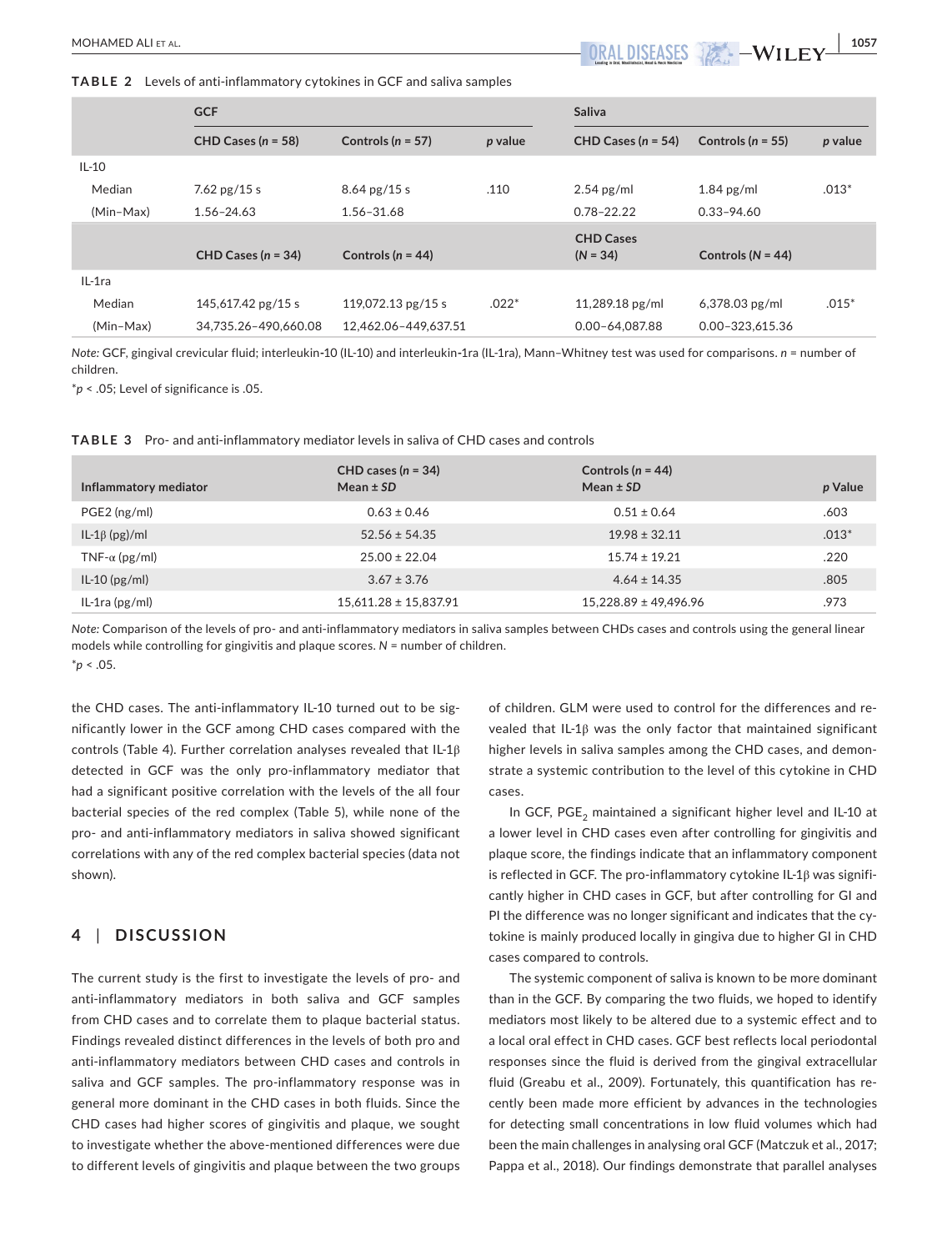| Inflammatory mediator   | <b>CHD</b> cases<br>Mean $\pm$ SD | <b>Controls</b><br>Mean $\pm$ SD | p Value   |
|-------------------------|-----------------------------------|----------------------------------|-----------|
| $PGE2$ (ng/15 s)        | $6.15 \pm 1.62$                   | $5.256 \pm 1.45$                 | $.013*$   |
| IL-1 $\beta$ (pg/15 s)  | $487.25 \pm 422.79$               | $455.965 \pm 315.38$             | .616      |
| TNF- $\alpha$ (pg/15 s) | $11.37 \pm 7.79$                  | $17.311 \pm 8.27$                | $.002***$ |
| $IL-10$ (pg/15 s)       | $7.87 \pm 4.64$                   | $10.661 \pm 5.95$                | $.023*$   |
| IL-1ra $(pg/15s)$       | $164,556.61 \pm 86,835.80$        | $132,331.88 \pm 85,491.16$       | .117      |

*Note:* Comparisons of levels of pro- and anti-inflammatory mediators in GCF samples between CHDs cases and controls using the general linear models while controlling for gingival index and plaque index scores. CHD cases are 34 and controls are 44 children.

\**p* < .05.

\*\**p* < .01

|                       | <b>CHD</b> cases         |                                |           | <b>Controls</b>                |         |
|-----------------------|--------------------------|--------------------------------|-----------|--------------------------------|---------|
| Inflammatory mediator | <b>Bacterial species</b> | <b>Correlation coefficient</b> | p Value   | <b>Correlation coefficient</b> | p Value |
| PGE <sub>2</sub>      | T. forsythia             | .235                           | .055      | .060                           | .772    |
|                       | P. gingivalis            | $-.002$                        | .985      | $-.075$                        | .714    |
|                       | E. nodatum               | .131                           | .289      | .004                           | .984    |
|                       | T. denticola             | .170                           | .168      | .006                           | .976    |
| $IL-1\beta$           | T. forsythia             | .582                           | $.0001**$ | $-.058$                        | .722    |
|                       | P. gingivalis            | .383                           | $.018*$   | .179                           | .270    |
|                       | E. nodatum               | .524                           | $.001***$ | .027                           | .869    |
|                       | T. denticola             | .437                           | $.006**$  | .105                           | .518    |
| TNF- $\alpha$         | T. forsythia             | $-.128$                        | .431      | $-.113$                        | .518    |
|                       | P. gingivalis            | $-.292$                        | .071      | $-.147$                        | .398    |
|                       | E. nodatum               | $-.198$                        | .226      | $-.167$                        | .338    |
|                       | T. denticola             | $-.281$                        | .083      | $-.235$                        | .174    |
| $IL-10$               | T. forsythia             | $-.138$                        | .397      | $-.010$                        | .950    |
|                       | P. gingivalis            | $-.102$                        | .536      | .056                           | .740    |
|                       | E. nodatum               | $-.151$                        | .360      | .093                           | .577    |
|                       | T. denticola             | $-.115$                        | .486      | $-.104$                        | .535    |
| IL-1ra                | T. forsythia             | .180                           | .280      | .220                           | .179    |
|                       | P. gingivalis            | .070                           | .683      | .013                           | .939    |
|                       | E. nodatum               | .093                           | .584      | .136                           | .410    |
|                       | T. denticola             | .051                           | .764      | $-.007$                        | .965    |

**TABLE 5** Pro- and anti-inflammatory mediators in GCF in relation to the bacteria levels of the red complex

*Note:* Each mediator was correlated to each bacterial specious of the red complex bacteria. Spearman's rho test was used for the correlation analyses. CHD cases (*n* = 57) and controls (*n* = 58). GCF, gingival crevicular fluid.

\**p* < .05.

\*\**p* < .01.

of both fluids give important additional information as also observed in previous studies (Matczuk et al., 2017; Pappa et al., 2018).

In the present study,  $PGE<sub>2</sub>$  was measured in saliva and GCF samples because it is one of the immune products known to indicate a local chronic ongoing inflammatory process and is a robust marker for measuring tissue inflammatory condition (Kalinski, 2012).  $PGE<sub>2</sub>$  is a member of the prostanoid family and a product of arachidonic acid derivatives produced by the sequential actions of the

cyclo-oxygenase-2 (PTGS2/COX2) enzymes (Yao et al., 2009). It is found abundantly at inflammation sites and mediates tissue damage by suppressing acute inflammatory mediators while promoting immune responses associated with chronic inflammation (Kalinski, 2012; Yao et al., 2009). The present findings show that significantly more CHD cases compared to controls had detectable levels of  $PGE<sub>2</sub>$  in saliva and higher mean levels of  $PGE<sub>2</sub>$  in both saliva and GCF samples than controls. This increased  $PGE_2$  can be explained by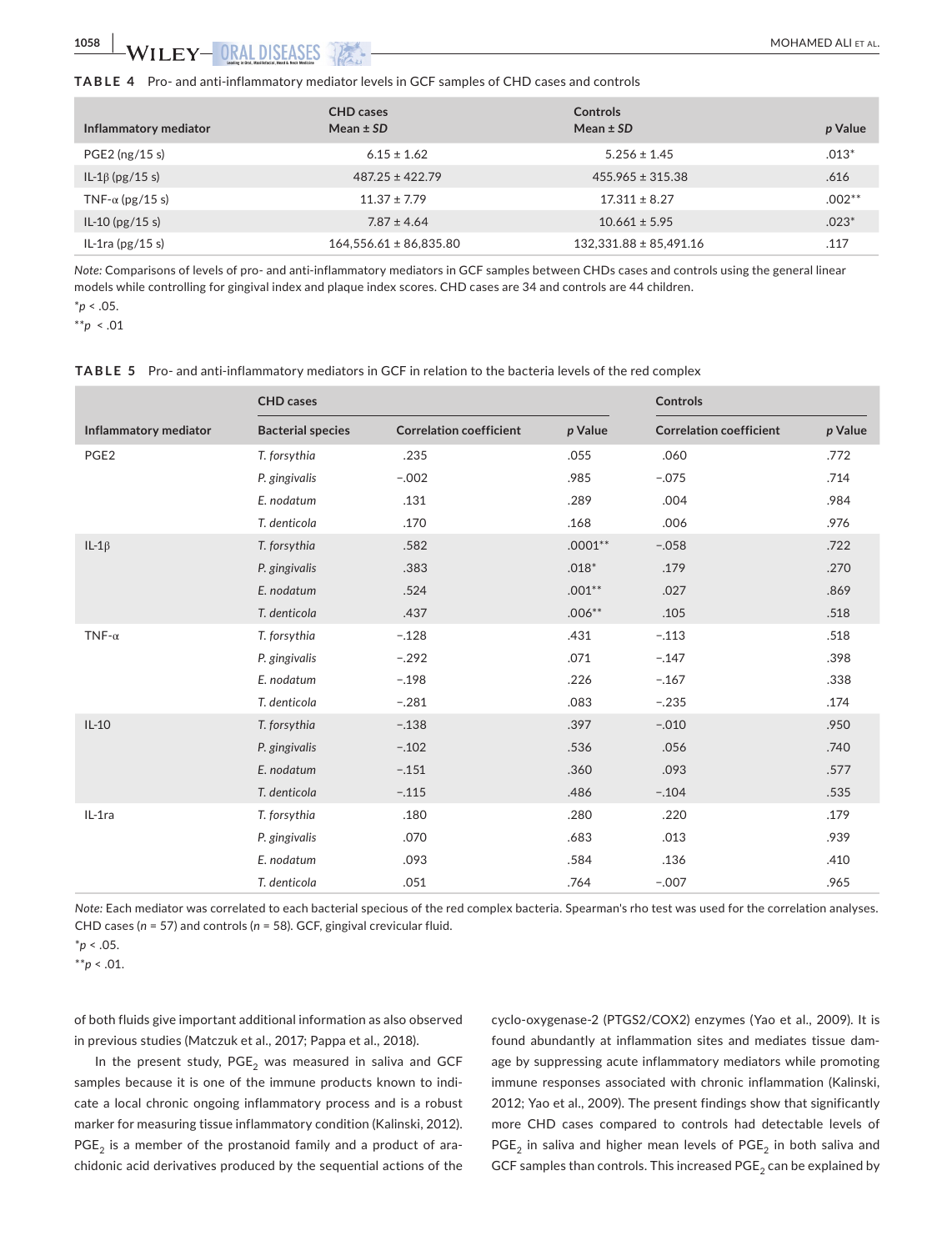**|** MOHAMED ALI et al. **1059**

the higher red complex bacterial counts, and the latter is previously published (Ali et al., 2017). We suggested in the previous study that these higher counts of red complex bacteria may be attributed to changes in the oral microenvironment which favour the growth of these bacteria and/or to poor oral hygiene, and/or to the intake of more cariogenic nutrition in children with CHD.

IL-1β is a key pro-inflammatory cytokine that plays an important role in the cellular response to microbial infection (Schenk et al., 2014). It is involved in a variety of cellular activities including immune activation, cytokine release and differentiation of monocytes to dendritic cells (Schenk et al., 2014). Locally, IL-1β plays a fundamental role in periodontal tissue destruction following exposure to various pathogens such as the red complex bacteria (Sanchez, Miozza, Delgado, & Busch, 2013). This relationship was also supported by correlation analyses, where the level of IL-1β was significantly positively correlated to the levels of the four members of the red complex, in particular; *T. forsythia* and *E. nodatum*. This relationship was also demonstrated by the fact that red complex bacterial species (*P. gingivalis*, *T. forsythia* and *E. nodatum*) were all shown to be linked to gingival and periodontal diseases because of their potential virulence factors, and their presence in > 70% of cases of periodontal disease cases (How, Song, & Chan, 2016). *Porphyromonas gingivalis* being the mostly studied species since it's known to possess several virulence factors, such as cysteine proteinases (gingipain), lipopolysaccharide, capsule and fimbriae. *T. forsythia*, in addition, is thought to exacerbate periodontal disease via symbiosis with the highly pathogenic *P. gingivalis* and *T. denticola* (Falcao & Bullón, 2019).

Moreover, the significant lower  $TNF-\alpha$  level in the GCF samples of CHD cases might also be associated with the suppressive actions of PGE<sub>2</sub> in gingiva that has been reported to reduce the production of several pro-inflammatory cytokines, including TNF-α, which promote a shift towards chronic inflammation (Kalinski, 2012).

Periodontal tissue destruction has also been shown to be promoted by the delayed clearance of leucocytes at the site of inflammation (Deo & Bhongade, 2010). This clearance is mediated by several anti-inflammatory mediators, including IL-10, IL-1ra and several other interleukins (Deo & Bhongade, 2010). IL-1ra acts by antagonizing the action and production of IL-1 for the purpose of dampening the pro-inflammatory IL-1 activity (Gabay, Lamacchia, & Palmer, 2010). It was demonstrated, however, that IL-1ra concentration needs to exceed the IL-1 concentration by 100- or 1,000-folds in order to reach an inhibitory effect (Slotwinska, 2013). In the current study, significant differences in saliva and GCF levels of IL-1ra between CHD cases and controls were seen, but when controlling for GI and PI in GLM, no such differences between the groups were found. These findings support an oral contribution of this cytokine in the two fluids, and not a systemic one.

With respect to methodology, saliva and GCF samples are both considered superior to serum analysis with respect to reflection of oral inflammatory processes (Greabu et al., 2009). The GCF volume measurement was not applicable in the present study due to the fieldwork settings, and cytokine levels are therefore presented as amounts/15 s, which is a limitation of this study. The use of ELISA

to measure the inflammatory mediators is considered the gold standard, as was used in conjunction with the multiplex immunoassay, which is reported to have good sensitivity and specificity (Tighe, Ryder, Todd, & Fairclough, 2015). The use of dichotomous scoring of gingivitis in the current study did not reveal the degree of severity of gingival inflammation. However, we chose to the dichotomous GI due to the expected low cooperation of young children and to avoid long-lasting dental examinations. In addition, the consulting cardiologist advised us to not to provoke any unnecessary bleeding, and therefore, the least invasive index for the scoring of gingivitis was chosen.

We therefore conclude from the present findings that the levels of IL-1 $\beta$  and PGE<sub>2</sub> in both saliva and GCF samples were significantly elevated among CHD cases compared with controls, respectively. In addition, the levels IL-1 $\beta$  in GCF were associated with higher levels of red complex bacterial counts. We also observed a systemic inflammatory component in both GCF and saliva since PGE2 and IL-1β remained significantly elevated, respectively, in CHD cases after controlling for gingivitis and plaque scores. Our study confirms therefore that CHD cases have a systemic inflammation that is reflected in oral fluids and can possibly make them more vulnerable to develop more severe periodontal diseases later in their lifespan. It is particularly important to prevent development of periodontal diseases in CHD cases by focusing on improved oral hygiene.

#### **ACKNOWLEDGEMENTS**

This work was supported by the Faculty of Medicine and Dentistry, Department of Clinical Dentistry, University of Bergen, University of Science and Technology, Omdurman, Sudan and Ahmed Gasim Cardiac Centre, Khartoum, Sudan. The contributions of cardiologist, Siham Hasabalrasol, and the study participants are gratefully acknowledged. The authors would like to thank Hasaan G. Mohamed, and we also acknowledge the contributions of Hager R. Zein Elabdeen and Samih Salah.

#### **CONFLICT OF INTEREST**

This work was funded by the University of Bergen and no conflict of interest to be declared by any of the co-authors.

#### **AUTHOR CONTRIBUTIONS**

Dr. Hiba, Dr. Manal and Prof. Ellen have contributed in the designing, data collection and statistical analyses and drafting the paper. While Dr. Salwa, Dr.Osama and Dr. Raouf have contributed in the data collection and analysis of samples as well as the drafting of the paper.

#### **ORCID**

*Hiba Mohamed Al[i](https://orcid.org/0000-0003-2552-572X)* <https://orcid.org/0000-0003-2552-572X>

#### **REFERENCES**

Ainamo, J., & Bay, I. (1975). Problems and proposals for recording gingivitis and plaque. *International Dental Journal*, *25*(4), 229.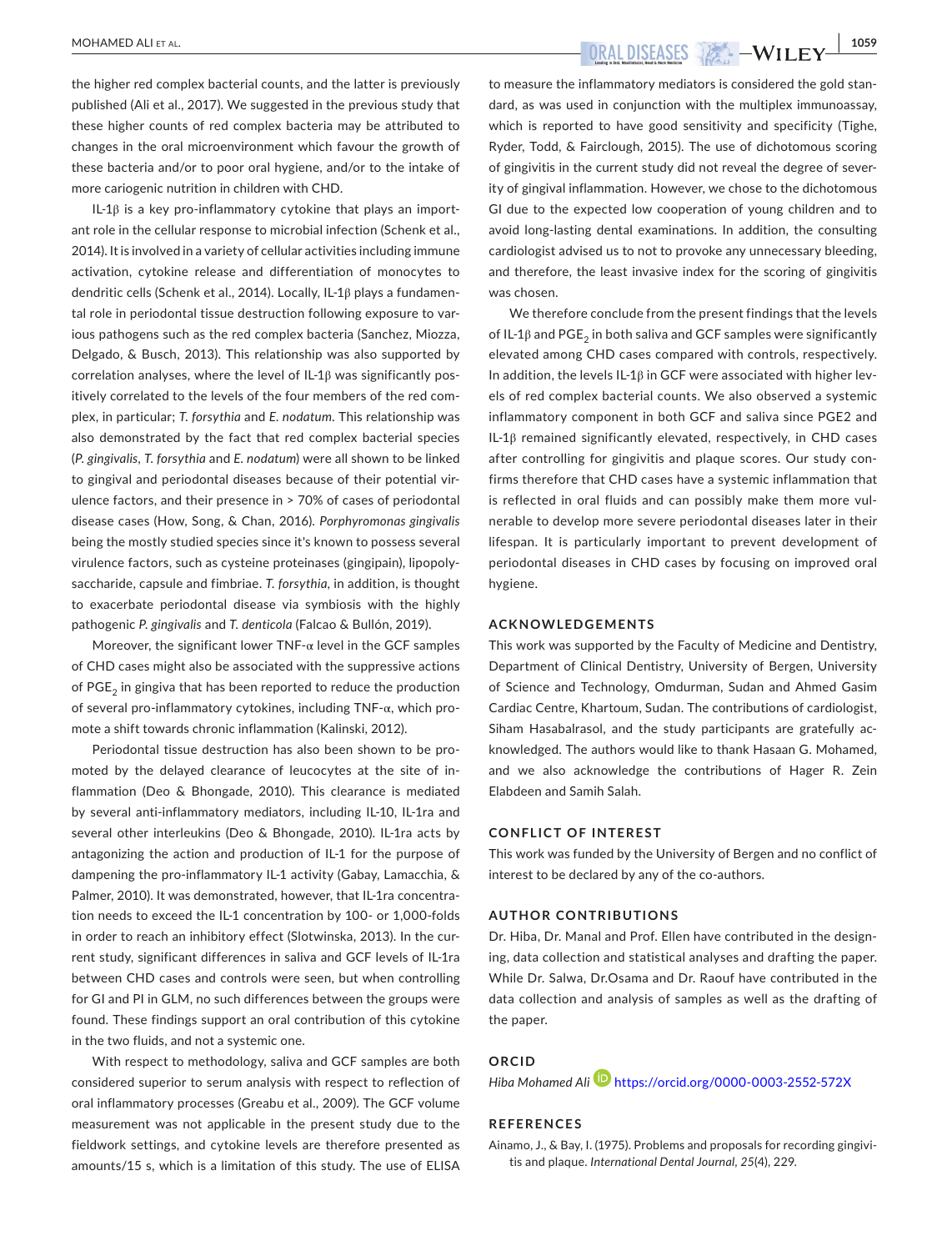- Ali, H. M., Mustafa, M., Hasabalrasol, S., Elshazali, O. H., Nasir, E. F., Ali, R. W., … Skeie, M. S. (2016). Presence of plaque, gingivitis and caries in Sudanese children with congenital heart defects. *Clinical Oral Investigations*, *21*(4), 1299–1307. [https://doi.org/10.1007/s0078](https://doi.org/10.1007/s00784-016-1884-2) [4-016-1884-2](https://doi.org/10.1007/s00784-016-1884-2)
- Ali, M., Hiba, B., Ellen, N., Daniel, W. A., Raouf, V. D., Thomas, E., … Mustafa, M. (2017). Dental plaque microbial profiles of children from Khartoum, Sudan, with congenital heart defects. *Journal of Oral Microbiology*, *9*(1), 1281556. <https://doi.org/10.1080/20002297.2017.1281556>
- Birkedal-Hansen, H. (1993). Role of cytokines and inflammatory mediators in tissue destruction. *Journal of Periodontal Research*, *28*(6), 500–510.
- Bostanci, N., Ramberg, P., Wahlander, Å., Grossman, J., Jönsson, D., Barnes, V. M., & Papapanou, P. N. (2013). Label-free quantitative proteomics reveals differentially regulated proteins in experimental gingivitis. *Journal of Proteome Research*, *12*(2), 657–678.
- Bresolin, A. C., Pronsatti, M. M., Pasqualotto, L. N., Nassar, P. O., Jorge, A. S., da Silva, E., … Nassar, C. A. (2013). Lipid profiles and inflammatory markers after periodontal treatment in children with congenital heart disease and at risk for atherosclerosis. *Vascular Health and Risk Management*, *9*, 703.
- Canpolat, M., Ceylan, O., Per, H., Koc, G., Tumturk, A., Kumandas, S., … Ozturk, M. K. (2015). Brain abscesses in children results of 24 children from a reference center in Central Anatolia, Turkey. *Journal of Child Neurology*, *30*(4), 458–467.
- Chiappin, S., Antonelli, G., Gatti, R., Palo, D. E., & Elio, F. (2007). Saliva specimen: A new laboratory tool for diagnostic and basic investigation. *Clinica Chimica Acta*, *383*(1), 30–40. [https://doi.org/10.1016/j.](https://doi.org/10.1016/j.cca.2007.04.011) [cca.2007.04.011](https://doi.org/10.1016/j.cca.2007.04.011)
- Delima, A. J., & Van Dyke, T. E. (2003). Origin and function of the cellular components in gingival crevice fluid. *Periodontology 2000*, *31*(1), 55–76.
- Deo, V., & Bhongade, M. L. (2010). Pathogenesis of periodontitis: Role of cytokines in host response. *Dentistry Today*, *29*(9), 60–62, 64–66; quiz 68–69.
- Dyke, T. E., & Winkelhoff, A. J. (2013). Infection and inflammatory mechanisms. *Journal of Clinical Periodontology*, *40*, S1–S7.
- Faizuddin, M., Bharathi, S. H., & Rohini, N. V. (2003). Estimation of interleukin-1beta levels in the gingival crevicular fluid in health and in inflammatory periodontal disease. *Journal of Periodontal Research*, *38*(2), 111–114.
- Falcao, A., & Bullón, P. (2019). A review of the influence of periodontal treatment in systemic diseases. *Periodontology 2000*, *79*(1), 117–128.
- Gabay, C., Lamacchia, C., & Palmer, G. (2010). IL-1 pathways in inflammation and human diseases. *Nature Reviews Rheumatology*, *6*(4), 232–241.
- Giannakoulas, G., Dimopoulos, K., Engel, R., Goktekin, O., Kucukdurmaz, Z., Vatankulu, M. A., … Gatzoulis, M. A. (2009). Burden of coronary artery disease in adults with congenital heart disease and its relation to congenital and traditional heart risk factors. *The American Journal of Cardiology*, *103*(10), 1445–1450.
- Grant, M. M., Creese, A. J., Barr, G., Ling, M. R., Scott, A. E., Matthews, J. B., … Chapple, I. L. C. (2010). Proteomic analysis of a noninvasive human model of acute inflammation and its resolution: The twenty-one day gingivitis model. *Journal of Proteome Research*, *9*(9), 4732–4744.
- Greabu, M., Battino, M., Mohora, M., Totan, A., Didilescu, A., Spinu, T., … Radulescu, R. (2009). Saliva–a diagnostic window to the body, both in health and in disease. *Journal of Medicinal Chemistry*, *2*(2), 124–132.
- Hasturk, H., Kantarci, A., & Van Dyke, T. E. (2012). Paradigm shift in the pharmacological management of periodontal diseases. *Frontiers of Oral Biology*, *15*, 160–176. <https://doi.org/10.1159/000329678>
- How, K. Y., Song, K. P., & Chan, K. G. (2016). *Porphyromonas gingivalis*: An overview of periodontopathic pathogen below the gum line. *Frontiers in Microbiology*, *7*, 53.<https://doi.org/10.3389/fmicb.2016.00053>
- Ishiwada, N., Niwa, K., Tateno, S., Yoshinaga, M., Terai, M., & Nakazawa, M. (2005). Causative organism influences clinical profile and outcome of infective endocarditis in pediatric patients and adults with congenital heart disease. *Circulation Journal*, *69*(10), 1266–1270.
- Jaedicke, K. M., Preshaw, P. M., & Taylor, J. J. (2016). Salivary cytokines as biomarkers of periodontal diseases. *Periodontology 2000*, *70*(1), 164–183. <https://doi.org/10.1111/prd.12117>
- Kalinski, P. (2012). Regulation of immune responses by prostaglandin  $E_2$ . *The Journal of Immunology*, *188*(1), 21–28. [https://doi.org/10.4049/](https://doi.org/10.4049/jimmunol.1101029) [jimmunol.1101029](https://doi.org/10.4049/jimmunol.1101029)
- Khaitan, T., Kabiraj, A., Bhattacharya, P. T., Ginjupally, U., & Jha, H. (2015). Diagnostic efficacy of saliva in oral and systemic health. *International Journal of Stomatology & Occlusion Medicine*, *8*(4), 83–86.
- Khalil, A., Trehan, R., Tiwari, A., Malik, R., & Arora, R. (1994). Immunological profile in congenital heart disease. *Indian Pediatrics*, *31*, 295–295.
- Kinane, D. F., & Attström, R. (2005). Advances in the pathogenesis of periodontitis. *Journal of Clinical Periodontology*, *32*(s6), 130–131.
- Lima, D. P., Diniz, D. G., Moimaz, S. A., Saliba, S., Hissako, D., & Okamoto, A. C. (2010). Saliva: Reflection of the body. *International Journal of Infectious Diseases*, *14*(3), e184–e188. [https://doi.org/10.1016/j.](https://doi.org/10.1016/j.ijid.2009.04.022) [ijid.2009.04.022](https://doi.org/10.1016/j.ijid.2009.04.022)
- Matczuk, J., Zendzian-Piotrowska, M., Maciejczyk, M., & Kurek, K. (2017). Salivary lipids: A review. *Advances in Clinical and Experimental Medicine*, *26*(6), 1021–1029. <https://doi.org/10.17219/acem/63030>
- Nosrati, E., Eckert, G. J., Kowolik, M. J., Ho, J. G., Schamberger, M. S., & Kowolik, J. E. (2013). Gingival evaluation of the pediatric cardiac patient. *Pediatric Dentistry*, *35*(5), 456–462.
- Opal, S. M., & DePalo, V. A. (2000). Anti-inflammatory cytokines. *Chest*, *117*(4), 1162–1172.
- Pappa, E., Kousvelari, E., & Vastardis, H. (2018). Saliva in the "Omics" era: A promising tool in paediatrics. *Oral Diseases*, *25*(1), 16–25. [https://](https://doi.org/10.1111/odi.12886) [doi.org/10.1111/odi.12886](https://doi.org/10.1111/odi.12886)
- Pemberton, V. L., McCrindle, B. W., Barkin, S., Daniels, S. R., Barlow, S. E., Binns, H. J., … Kaltman, J. R. (2010). Report of the National Heart, Lung, and Blood Institute's Working Group on obesity and other cardiovascular risk factors in congenital heart disease. *Circulation*, *121*(9), 1153–1159.
- Radford, D. J., Lachman, R., & Thong, Y. H. (1986). The immunocompetence of children with congenital heart disease. *International Archives of Allergy and Immunology*, *81*(4), 331–336.
- Radford, D. J., & Thong, Y. H. (1988). The association between immunodeficiency and congenital heart disease. *Pediatric Cardiology*, *9*(2), 103–108.
- Radford, D. J., Thong, Y. H., Beard, L. J., & Ferrante, A. (1990). IgG subclass deficiency in children with congenital heart disease. *Pediatric Allergy and Immunology*, *1*(1), 41–45.
- Sanchez, G. A., Miozza, V. A., Delgado, A., & Busch, L. (2013). Salivary IL-1beta and PGE2 as biomarkers of periodontal status, before and after periodontal treatment. *Journal of Clinical Periodontology*, *40*(12), 1112–1117. <https://doi.org/10.1111/jcpe.12164>
- Schenk, M., Fabri, M., Krutzik, S. R., Lee, D. J., Vu, D. M., Sieling, P. A., … Modlin, R. L. (2014). Interleukin-1β triggers the differentiation of macrophages with enhanced capacity to present mycobacterial antigen to T cells. *Immunology*, *141*(2), 174–180.
- Shu-yuan, Y. (1989). Brain abscess associated with congenital heart disease. *Surgical Neurology*, *31*(2), 129–132.
- Slotwinska, S. M. (2013). The interleukin-1 receptor antagonist (IL-1-Ra) and soluble tumor necrosis factor receptor I (sTNF RI) in periodontal disease. *Open Journal of Immunology*, *03*(01), 10–16.
- Socransky, S. S., Haffajee, A. D., Smith, C., Martin, L., Haffajee, J. A., Uzel, N. G., & Goodson, J. M. (2004). Use of checkerboard DNA–DNA hybridization to study complex microbial ecosystems. *Oral Microbiology and Immunology*, *19*(6), 352–362.
- Steelman, R., Einzig, S., Balian, A., Thomas, J., Rosen, D., Gustafson, R., & Gochenour, L. (2000). Increased susceptibility to gingival